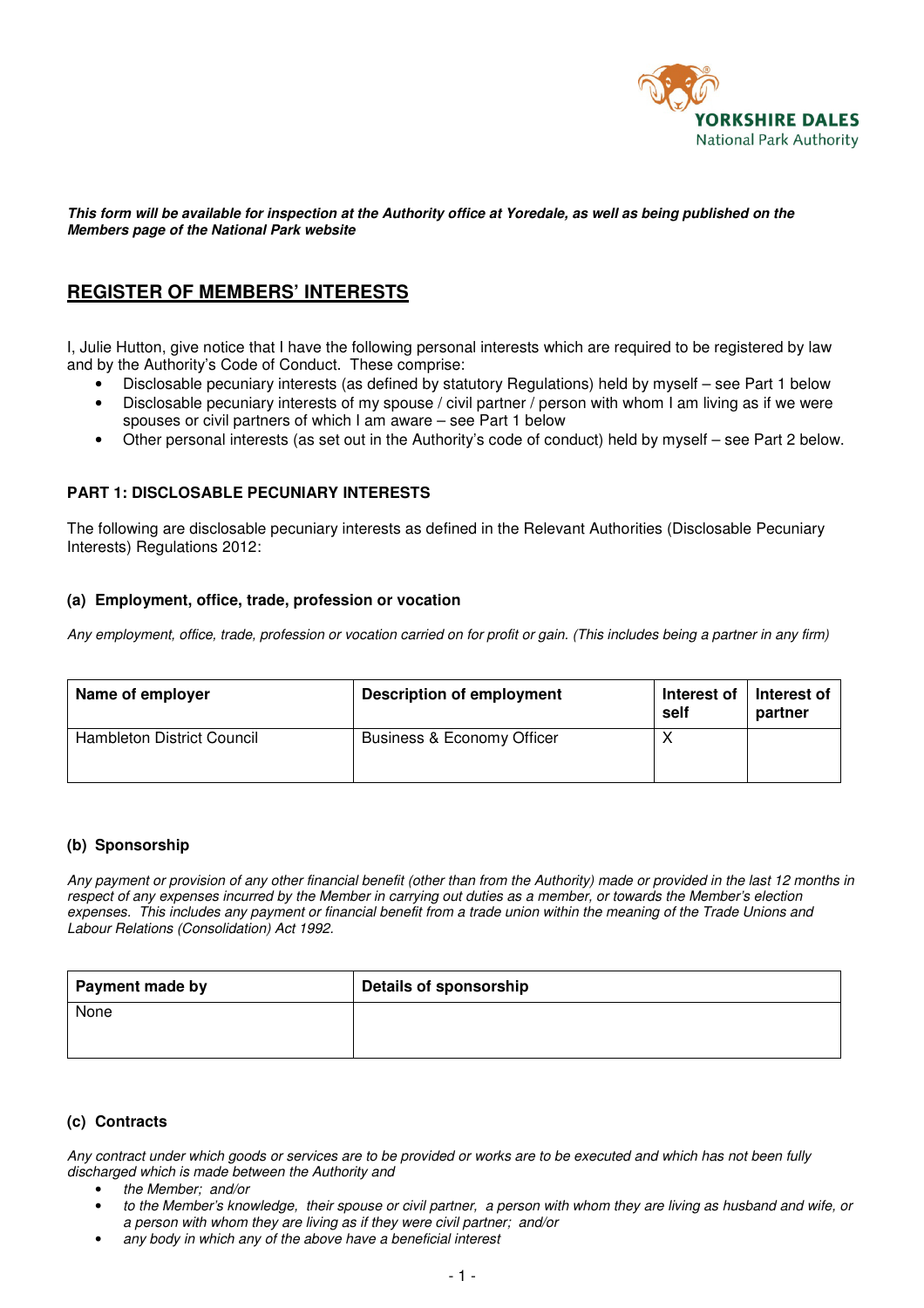| <b>Name of contract</b> | Details of contract | Interest of<br>self | Interest of<br>partner |
|-------------------------|---------------------|---------------------|------------------------|
| None                    |                     |                     |                        |

## **(d) Land**

*Any beneficial interest in land (not including an easement, servitude, interest or right in or over land which does not carry with it a right to occupy the land or to receive income) which is within the area of the Yorkshire Dales National Park.* 

| <b>Address of land</b> | Details of land | Interest of   Interest of<br>self | partner |
|------------------------|-----------------|-----------------------------------|---------|
| None                   |                 |                                   |         |

#### **(e) Licences for land**

*Any licence (alone or jointly with others) to occupy land in the area of the Yorkshire Dales National Park for a month or longer.* 

| <b>Address of land</b> | <b>Details</b> | Interest of   Interest of<br>self | partner |
|------------------------|----------------|-----------------------------------|---------|
| None                   |                |                                   |         |

### **(f) Corporate tenancies**

*Any tenancy where (to the Member's knowledge) the landlord is the Authority and the tenant is a body in which* 

- *the Member; and/or*
- *to the Member's knowledge, their spouse or civil partner, a person with whom they are living as husband and wife, or a person with whom they are living as if they were civil partners*

*has a beneficial interest.* 

| Address or description of land | <b>Details</b> | Interest of   Interest of<br>self | partner |
|--------------------------------|----------------|-----------------------------------|---------|
| None                           |                |                                   |         |

#### **(g) Securities**

*Any beneficial interest in securities of a body where that body (to the Member's knowledge) has a place of business or land in the Yorkshire Dales National Park and either:* 

- *The total nominal value of the securities exceeds £25000 or one hundredth of the total issued share capital of that body; or*
- *If the share capital of that body is of more than one class, the total nominal value of the shares of any one class in which* 
	- *the Member and/or* 
		- *to the Member's knowledge, their spouse or civil partner, a person with whom they are living as husband and wife, or a person with whom they are living as if they were civil partners*
- *has a beneficial interest exceeds one hundredth of the total issued share capital of that class.*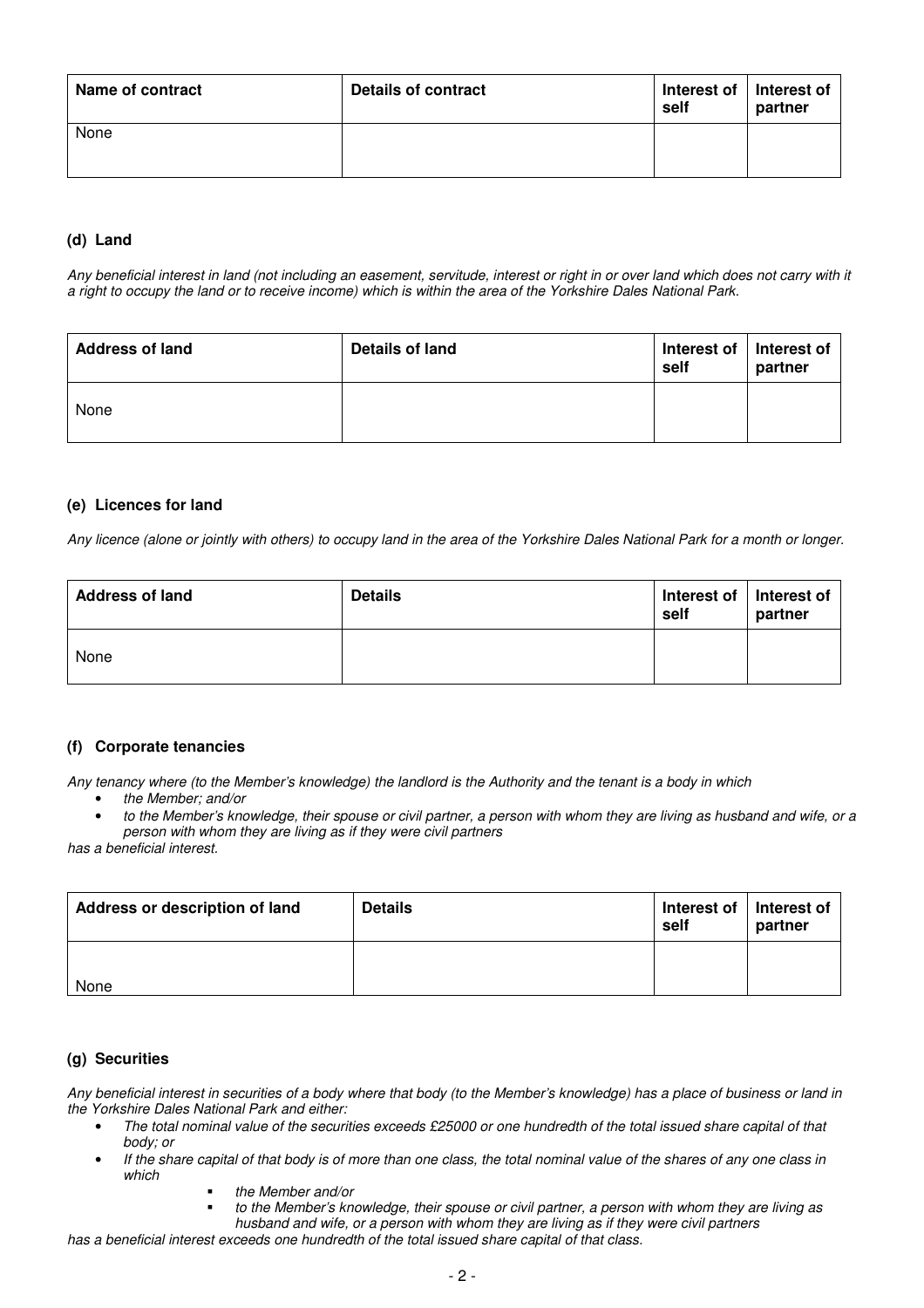| Name of body concerned | <b>Details</b> | Interest of   Interest of<br>self | partner |
|------------------------|----------------|-----------------------------------|---------|
| None                   |                |                                   |         |

# **PART 2: OTHER PERSONAL INTERESTS**

The following are personal interests as defined in paragraph 3.3 of the Member Code of Conduct:

### **(a) Your membership of any body to which you are appointed by the Authority**

*Please list your membership of any body to which you have been appointed or nominated by the Authority (including Partnerships).* 

| Name of body | <b>Details</b> |
|--------------|----------------|
| None         |                |

## **(b) Your membership of any public body**

*Please list your membership of any public authority or body exercising functions of a public nature (e.g. District/Borough Councils, Fire Authority, Police Authority and Parish Councils, School Governing Bodies etc).*

| Name of body                                      | <b>Details</b>              |
|---------------------------------------------------|-----------------------------|
| Ainderby Steeple Church of England Primary School | Governor appointed 27.09.21 |

### **(c) Your membership of any charitable body**

*Please list your membership of, or position of general control or management in, any charity, or other body directed to charitable purposes.* 

| Name of body | <b>Details</b> |
|--------------|----------------|
| None         |                |

### **(d) Your membership of any political party, trade union, or other body one of whose principal purposes is to influence public opinion or policy**

*Please list your membership of any body whose principal purposes include the influence of public opinion or policy (e.g. political parties, trade unions and professional associations).* 

| Name of body | <b>Details</b> |
|--------------|----------------|
| None         |                |